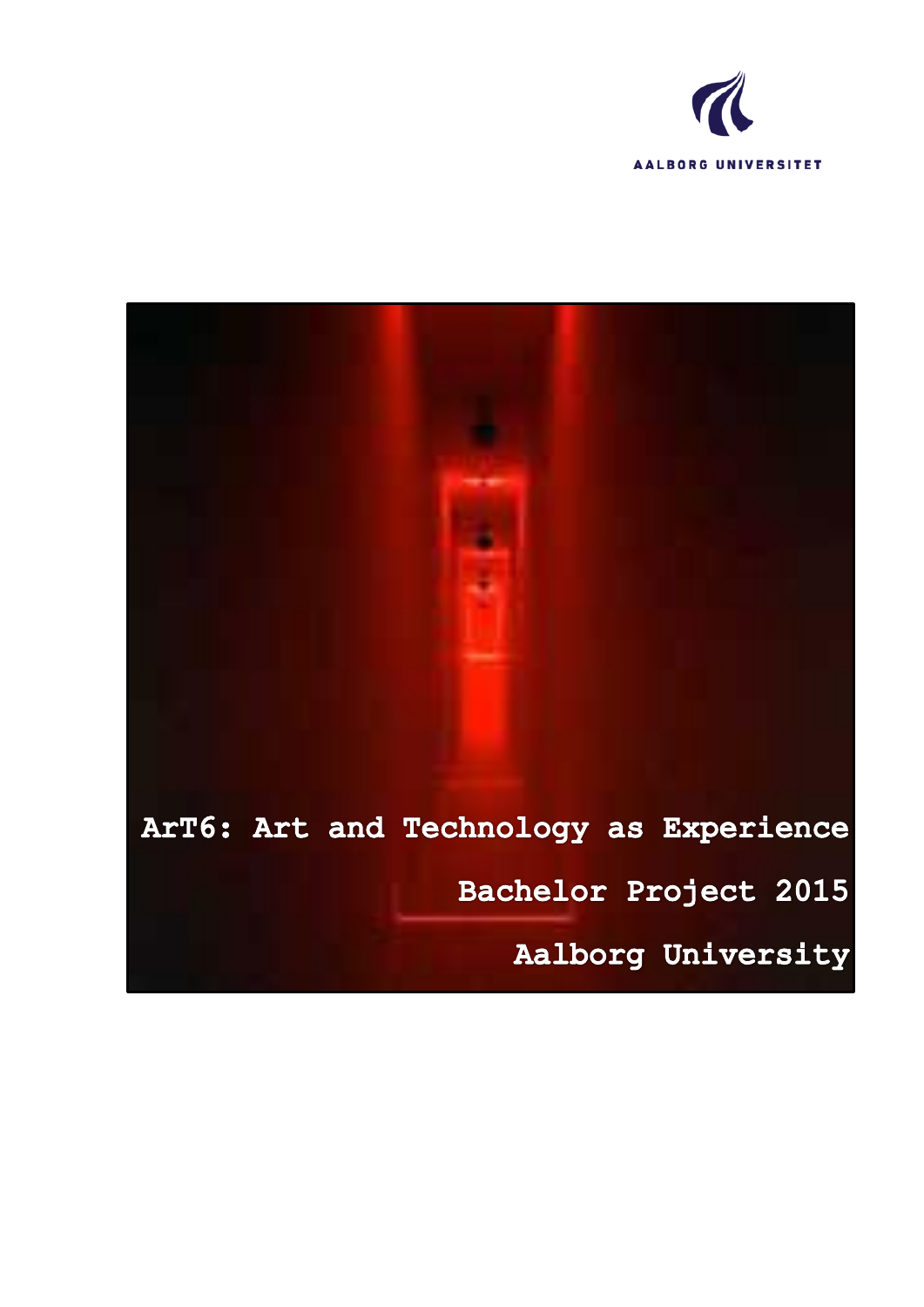# Art and Technology in Real Life

| <b>Semester details</b> |                                                   |
|-------------------------|---------------------------------------------------|
| School:                 | <b>Communication, ArT and Technology (CAT)</b>    |
| Study board:            | <b>Art and Technology</b>                         |
| Study regulations:      | BA Studyprogram in Art and Technology, Sept. 2014 |

# **Semester framework theme – Art and Technology In Real Life (IRL)**

The semester will take its outset in the experience of art and technology in real life/IRL. Since this is the last semester at the ArT study program, the students will be encouraged to work with projects that relates to and are created within a real situation. This means that the focus is heavily on strengthening the theoretical foundation for an applied approach of theory to real life situations. Inter/cross/multi-disciplinarity will be at the centre of the main module as well as it will be thought into the sub-modules of semester. In this last semester it is important to equally support the academic knowledge and practical skills, which will enable students to choose a further path either within academia or within other professional fields relating to art, science, technology and experience.

Proposed projects:

# **Suggestions for ArT6 projects – external collaboration**

# **The Culture Meeting in Nykøbing Mors (Kulturmøde Mors 2015) (Contact person: Line Bruun Jespersen)**

The head curator of the culture meeting would like to have a evaluation station at the culture meeting. It should be a small kiosk/confession chair/station where the participants can record their opinions or thoughts in either sound or video. The messages must be stored and they should be broadcasted either from the kiosk or from other stations at the culture meeting.

The idea is to make it inviting/fun/interesting to contribute to the evaluation and documentation of the culture meeting and the kiosk must contribute to the creation of atmosphere and the architectural/design identity of the meeting.

ArT2 will be collaborating with Kulturmødet too, so Line function as contact person to the curator.

<http://kulturmoedet.dk/forside.aspx#0?end=7>

20.-22.8.2015

ArT2 will be collaborating with Kulturmødet too, so Line function as contact person to the curator.

# **Kulturfærgen OM:FORM**

The Culture Ferry OM:FORM

The culture ferry (at the moment it resides in Østre Havn) will go on a Tour de Limfjord this summer. The tour start at Tall Ships Races in Aalborg, then Løgstør and it ends in Nykøbing Mors at the Culture Meeting. The Culture Ferry wish to collect knowledge and material from the Tour and document the experiences/knowledge in the form of artworks that can be shown in all three harbours. The art works can contain audio, video, photo, installations. Maybe the artworks can float? – and they must, of course, be easy to transport on the ferry and easy to install.

Tall Ships Races, Aalborg 1-04.8.2015 [http://www.tsr15.dk](http://www.tsr15.dk/)

Løgstør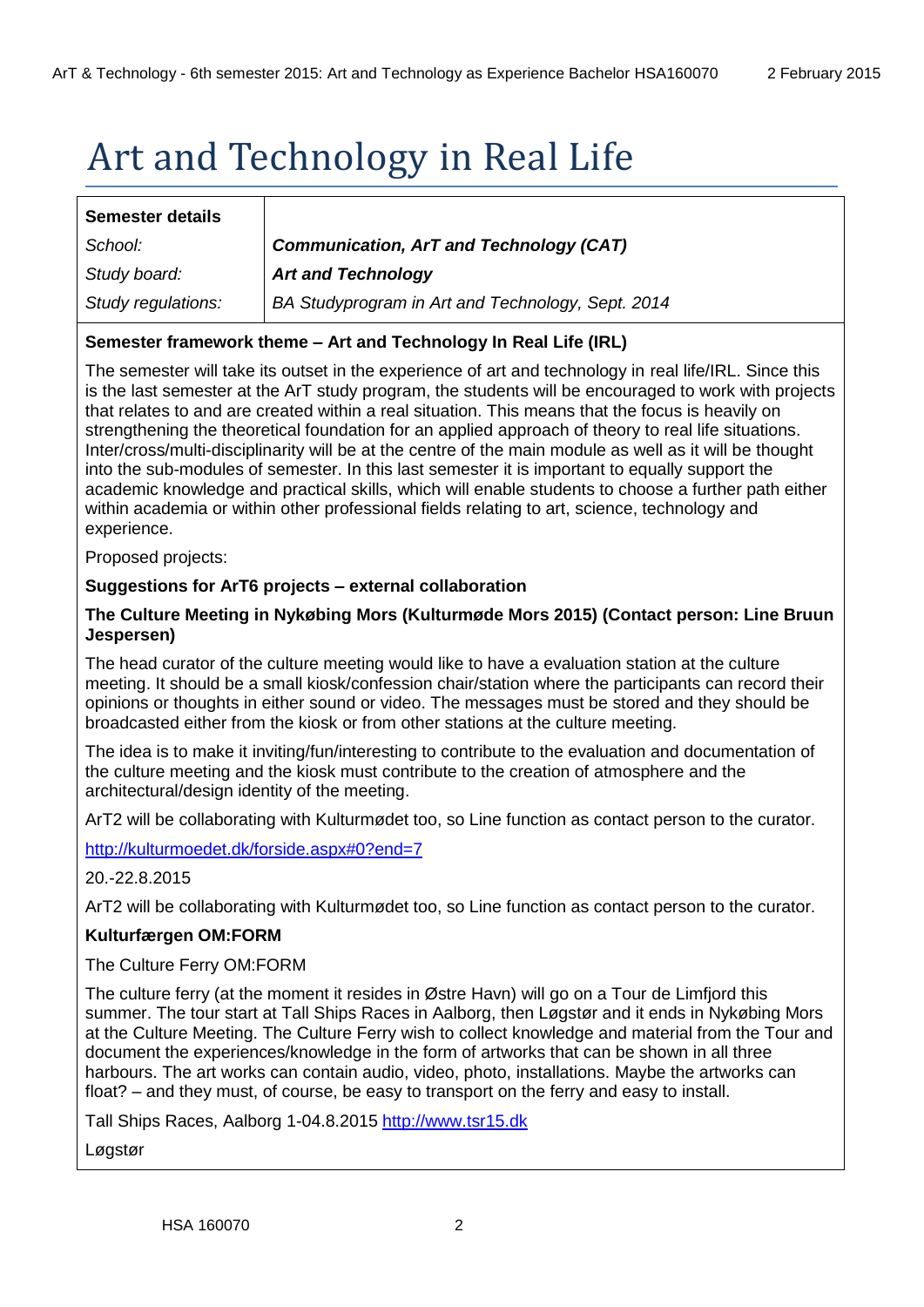Kulturmødet på Mors 20.-22.8.2015<http://kulturmoedet.dk/forside.aspx#0?end=7>

ArT2 will be collaborating with OM:FORM too, so Line function as contact person to OM:FORM.

# **LandShape**

LandShape is a land art festival that will take place in Northern Jutland, close to Hansholm Fyr. The festival operate with at very broad definition of land art, so there will also be possibilities to work in/with different technologies. LandShape invite students from many different studies to be part of the festival.

Falk Heinrich is contact person to LandShape, and he will be able to tell you more.

LandShape, first week of June [http://www.land-shape.dk](http://www.land-shape.dk/)

More project suggestions will emerge as these to some extend depends on student involvement and proactivity in relation to finding collaborators.

# **Semester organisation and time schedule**

The semester will be driven by a high level of participation from the students. Very early and continuous meeting activities will ensure that discussions about project concepts and possibilities are carried out in correlation with a continuing follow up on progress. The aim is to place courses early in the semester and organize course and course modules in a manner that frees up time for project work. An overall structure for presentation of project progress and challenges are sought trough internal deadlines where mini Pecha Kucha's and other presentation forms aim to sharpen the focus and strengthening the workflow.

#### **Semester coordinator and secretariat assistance**

Semester coordinator: Betty Li Meldgaard – [betty@hum.aau.dk](mailto:betty@hum.aau.dk)

Secretary: Anne Nielsen – [amn@hum.aau.dk](mailto:amn@hum.aau.dk)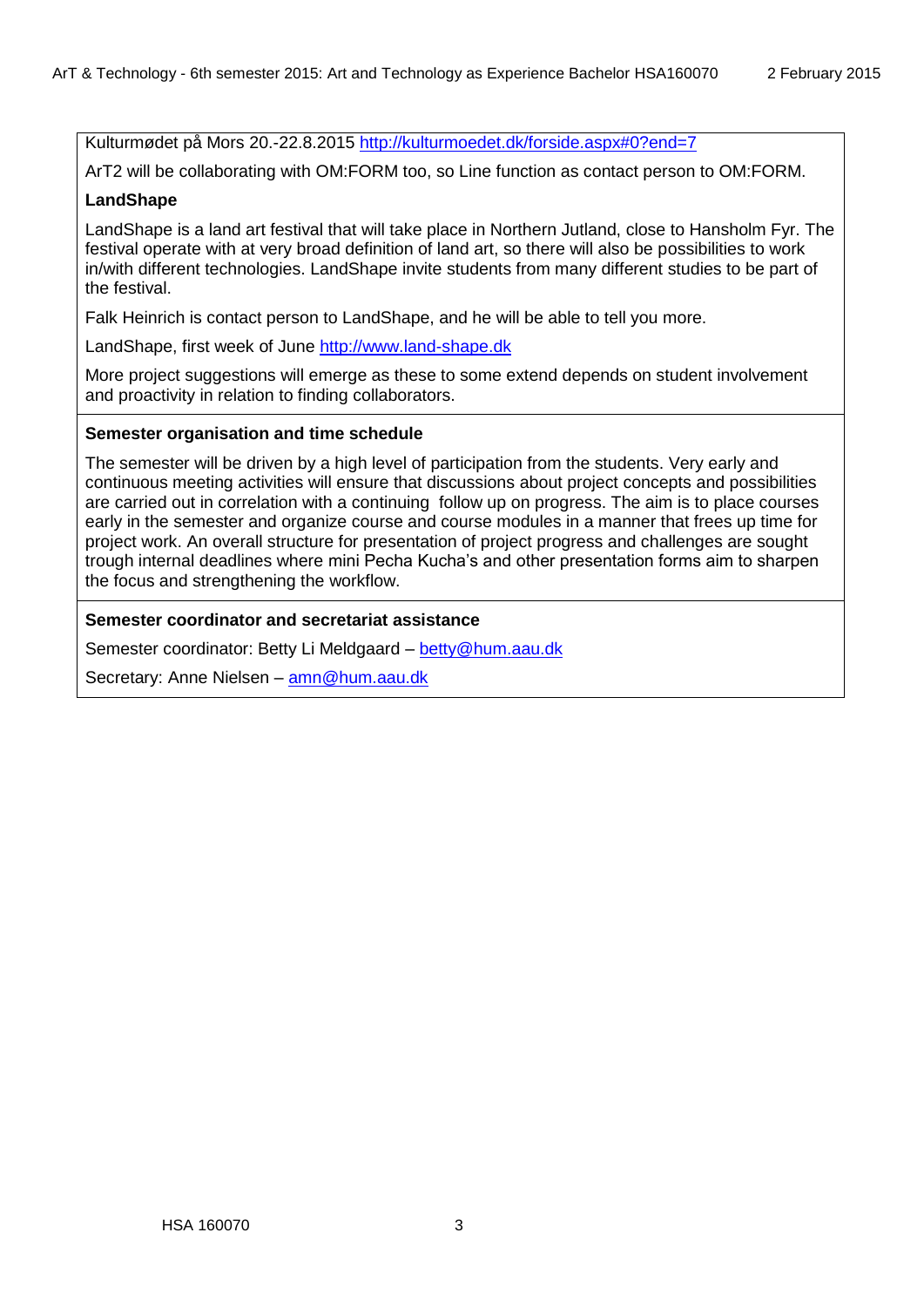# **Module 19 - Art and Technology as Experience - BA-project (15 ECTS + 5 ECTS courses) 20 ECTS**

Oplevelsesteknologi – BA-projekt (20 ECTS)

Activity Code HAS 660027 H – 20 ECTS

# **Location**

ArT 6. semester

# **Module coordinator**

Betty Li Meldgaard

Main semester module

Language: English

# **Objectives**

The objective of Module 19: Art and Technology as Experience - Bachelor Project is to enhance students' understanding of problem areas and solutions in relation to the creation of interactive artefacts, installations, and performances of artistic quality. During this module, students should acquire:

Basic knowledge about

- artefacts, installations, and performances whose objective is either to entertain, inspire, raise awareness, or in other ways affect audience or participants
- installations, artefacts or performative events, taking into account the weighting of artistic,technical, material, contextual and functional considerations
- methods in connection with the creation of installations, artefacts or performative events as part of the experience culture

# Skills in

- identifying and formulating an artistic challenge and experience-oriented demands on the basis of a problem statement defined by the student
- analyzing the artistic problem and developing alternative concepts to deal with it
- creating and selecting artistic means and the application of technologies
- developing and realization of installations or artefacts as part of the experience culture

# Competencies in

- creating engaging experience designs as a synthesis of creative expression, technology, and human performance/participation in artistic settings
- applying theoretical and analytical skills to the design of an artefact, and reflecting on its functionality, technological choices and artistic means of expression choices
- describing the completed design at a professional level and communicating it to external recipients

The subject must be presented to the Board of Studies in the form of a brief problem statement. The Board of Studies must approve the subject of the BA project. A minimum of 3 subject focus fields represented by the main modules in semesters 1 – 5 of the program should be included in the BA project.

The module is completed with: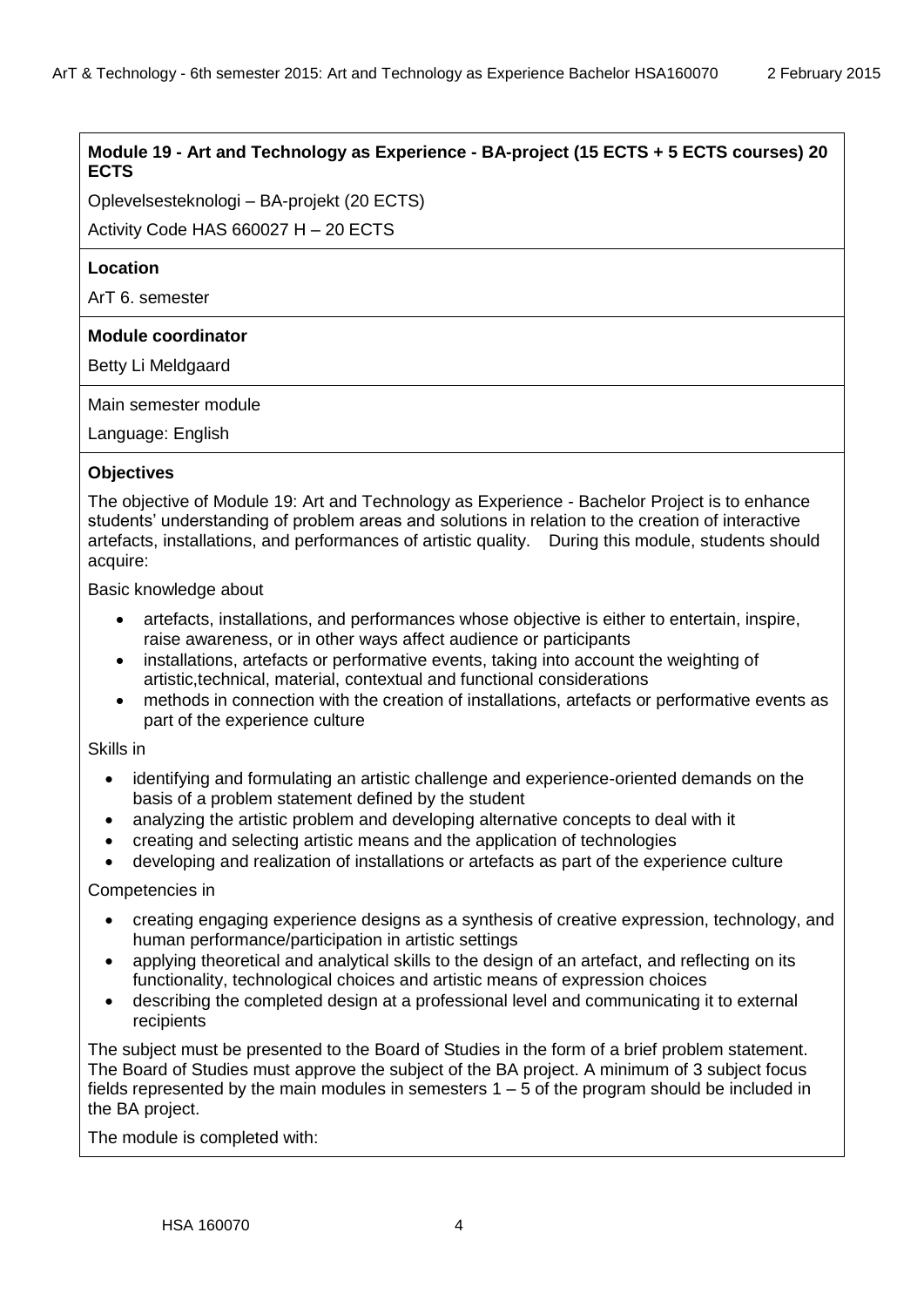# **Examination 19**

An external combined written and oral examination in Module 18 "Art and Technology as Experience" (Bachelor Project). The examination will take the form of a conversation between the student(s), the examiner and an external examiner on the basis of the project report prepared by the student(s), which may be in the form of a report or portfolio as well as the product created by the student. The project exam will also address other content from the module courses.

Form of examination: b)

Number of pages: the written work must consist of not less than 15 pages and not more than 20 pages per student (not more than 25 pages in the case of individual reports).

Abstract: An abstract must be produced in Danish. The abstract must consist of not less than 1 page and not more than 2 pages. The abstract is included in the overall evaluation of the project. Duration of examination: 20 minutes per student and 10 minutes for assessment and communication of grades per group, however, the duration of the examination is maximum 2 hours.

Evaluation: Grading according to the 7-point scale.

Proportional weighting: An aggregate grade is awarded for the artefact, the written and oral performances.

The assessment results in an individual grade.

**Credits**: 20 ECTS The written report, the product and the oral examination should demonstrate that the student has fulfilled the objectives outlined above.

# **Academic content and conjunction with other modules/semesters**

**Method of working**: Project work in groups or individually

**Module contents**: This module emphasizes the importance of working towards a synthesis of technological, aesthetic, and interactive functional solutions. The focus of the module is to conceptualize, develop, and exhibit physical and/or virtual artefacts, installations, and performances etc., challenged by a need or wish to create engaging experiences inspired by relevant technological potentials, typically in the form of new technologies.

Projects and project activities will be of the following type:

1. identifying and localizing experience-oriented requirements and needs,

on the basis of the above: undertaking conceptualizations, visualizations and manifestations, i.e. by means of analogue or digital technologies,

3. and on this background realizing results in an experience design or design concept.

The product and the project must at the same time be theoretically and analytically supported; this should be reflected in the functionality, technological choices, use and aesthetic representation of the final semester project.

Courses:

In connection with the module, courses may be offered within the following areas:

- Artistic and Academic Methodology VI
- Theory and Philosophy of Experience
- Programming IV
- Performance Technology II

The semester's module content points to past semester's content and projects as well as the future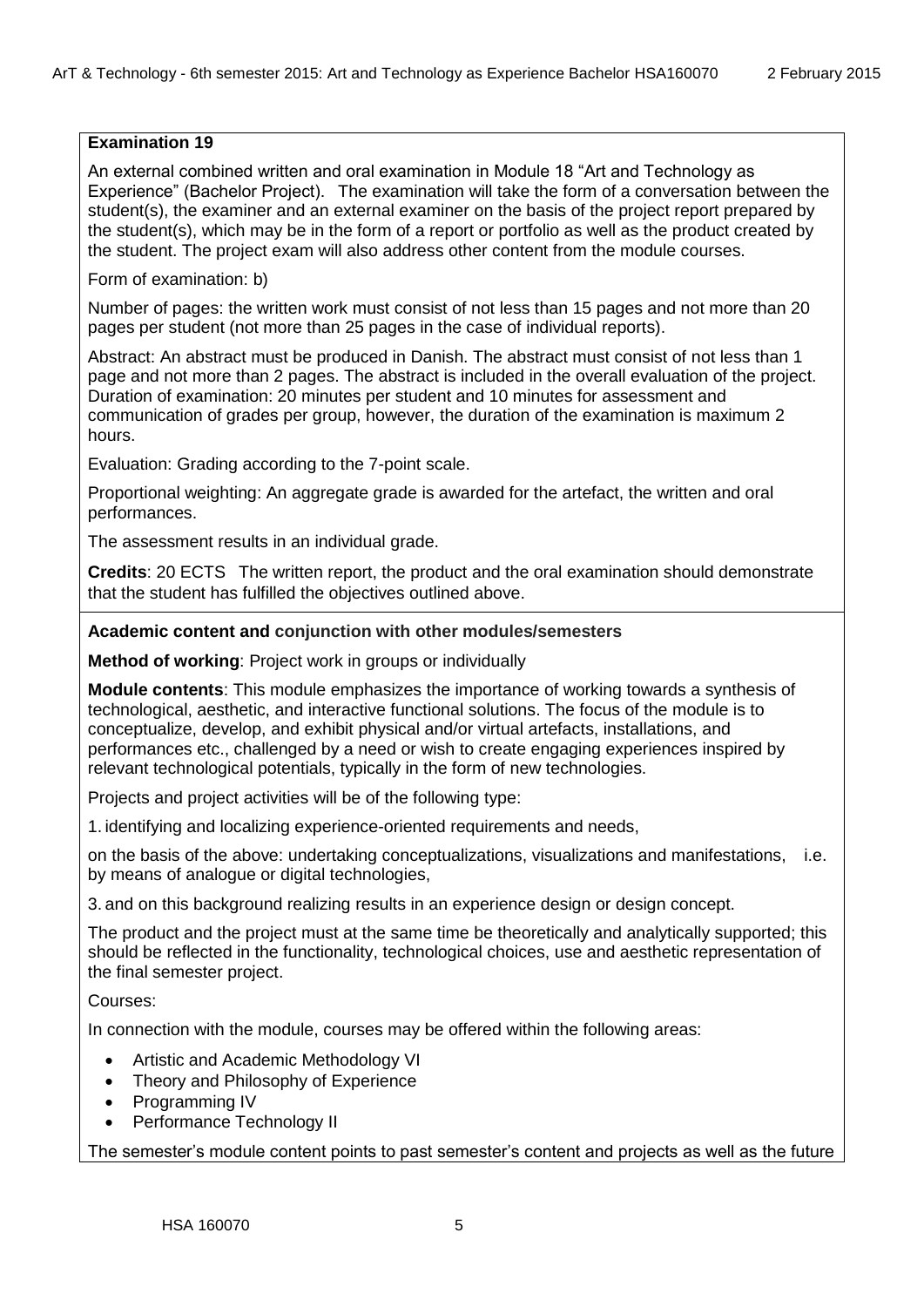possibilities.

#### **Theory and Philosophy of Experience (1,5 ECTS)**

# **1 st Lecture** ―*Experience and Aesthetics"*

The concept of experience is a concept with a wide range of meanings. It can be about events that for a moment affect us as well as something we learn from and which forms us as person and constitutes our practical knowledge. Experience and aesthetics have a long history of mutual relation – the aesthetic product or event affect us in many ways, from giving pleasure or some emotional response to profoundly changing our understanding of an object or phenomena.

Lecturer: Elizabeth Jochum

Required Readings: Goodman, Nelson. *Ways of Worldmaking* (1978)

Dewey, John. *Art as Experience* (1934).

#### 2<sup>nd</sup> Lecture "Atmosphere.

Atmosphere, or ambiance, has been introduced as a fundamental concept in aesthetics and in relation to characterizing places and spaces as affecting us. We may experience a place to be tense, hectic, bright, cozy, etc. This is the matter when we are aware of how places are but we may also be affected without being aware of it. Atmospheres are products of sensorial elements like the quality of the materials, the different smells, the proportions of the spatial elements, etc. Working with atmospheres is very much a matter of becoming aware of these elements.

Lecturer: Elizabeth Jochum

Required Readings: Böhme, Gernot "Atmosphere as a Fundamental Concept of a New Aesthetics"

Berleant A. Berleant A. "Environemtnal Sensiblity" in *Ambiances in Action* 

#### **3 rd Lecture** ―*Phenomenology of Experience*

This lecture introduces students to Merleau-Ponty's aesthetics and *Phenomenology of Perception*. Merleau-Ponty's notion of the lived body (more specifically "one's own body") as the primary site of knowing the world challenged the philosophical tradition of placing consciousness as the source of knowledge. His insight that the body and that which it perceives cannot be disentangled has profoundly impacted theories of perception and experience, and processes of art making.

Lecturer: Elizabeth Jochum

Required Readings: Merleau-Ponty "Phenomenology of Perception"

States, B. "The Phenomenological Attitude"

#### **4 th Lecture** *"The Performative Turn: Performance, Art, and Installation*

The performative turn is a paradigmatic shift in the humanities and social sciences that has influenced art making and art theory. This lecture considers the relationship between visual art and performance using Michael Fried's landmark 1974 essay "Art and Objecthood" as a point of departure. Fried criticizes the "theatricality" of minimalist art and argues that the focus on presence forces us to consider how the viewer's experience, rather than the relational properties of the work of art, is fundamental to meaning and interpretation. The tension Fried articulates between art and objecthood draws attention to the quality and conditions of reception and perception of the viewer,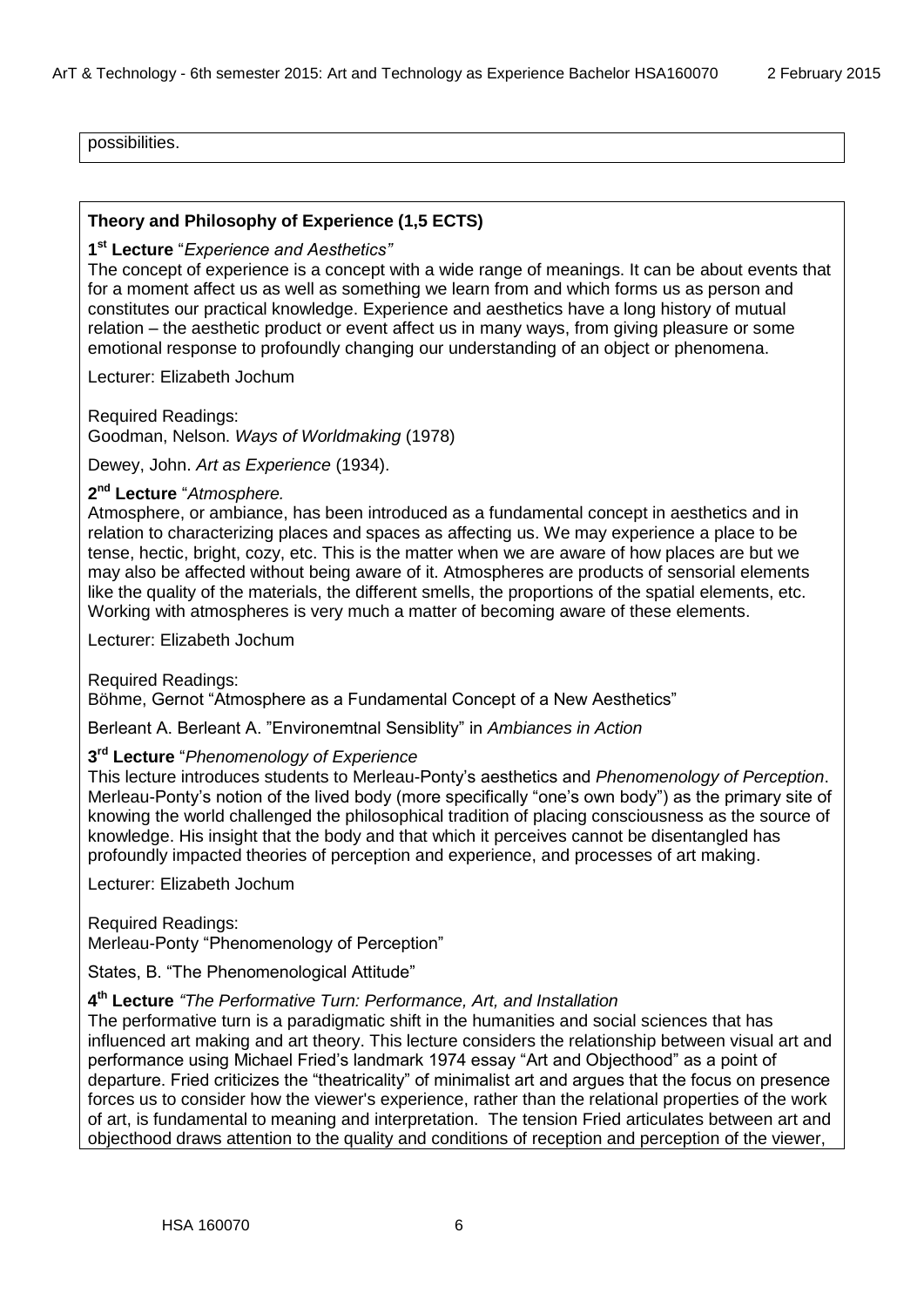which have implications for visual art as well as performance.

Lecturer: Elizabeth Jochum Required Readings:

Fried, Michael "Art and Objecthood"

Fischer-Lichte, E. "The Transformative Power of Performance", 2008.

Shklovsky, V. "Art as Technique", 1965.

5<sup>th</sup> Lecture "Sensorial and bodily perspectives on experience"

The concept of experience is a concept with a wide range of meanings. It can be about events that for a moment affect us as well as something we learn from and which forms us as person and constitutes our practical knowledge. Experience and aesthetics have a long history of mutual relation – the aesthetic product or event affect us in many ways, from giving pleasure or some emotional response to profoundly changing our understanding of an object or phenomena.

Lecturer: Elizabeth Jochum Required Readings Shusterman, R. *Pragmatist Aesthetics. Living Beauty, Rethinking Art.*  [http://www.fau.edu/humanitieschair/pdf/Somaesthetics\\_A\\_Disciplinary\\_Proposal.pdf](http://www.fau.edu/humanitieschair/pdf/Somaesthetics_A_Disciplinary_Proposal.pdf)

Artaud, A. "Theatre of Cruelty.

**6 th Lecture** *"Phenomenology of the Virtual*

Computer software and hardware, coupled with revolutions in animation and CGI programs have given rise to a special species of art and performance. Many of these works exist only in the virtual environments and have interactive components. Cyberart be produced programmatically by applying a set of design rules to a natural or preexisting process, enabling the program to produce a few million such "works of art" in a minute. This lecture explores features of cyber and virtual art and networked/cyber performance as experience, considering how these works of art function from both semiotic and phenomenological perspectives.

Lecturer: Elizabeth Jochum Required Readings Blau, H. "Virtually Yours: Presences, Liveness, Lessness", 2007.

Wilson-Smith, M. *The Total Work of Art: From Bayreuth to Cyberspace*,

# **Examination**

The course is part of the main module content and is therefore evaluated through the semester project.

# **Artistic and Academic Methodology VI (1,5 ECTS)**

1, 2 and 3 Lesson

Practising Interdisciplinarity in the context of Art, Science and Technology

Lecturer: Betty Li Meldgaard

In the three lectures the focus will be on interdisciplinarity, design research/research design and how to work with problem statements based on real life situations.

**1 st Lect**ure: Interdisciplinarity

Five characteristics of interdisciplinary research methodology will be introduced and will form the basis of the three courses, where the fields; art, science, technology and experience are viewed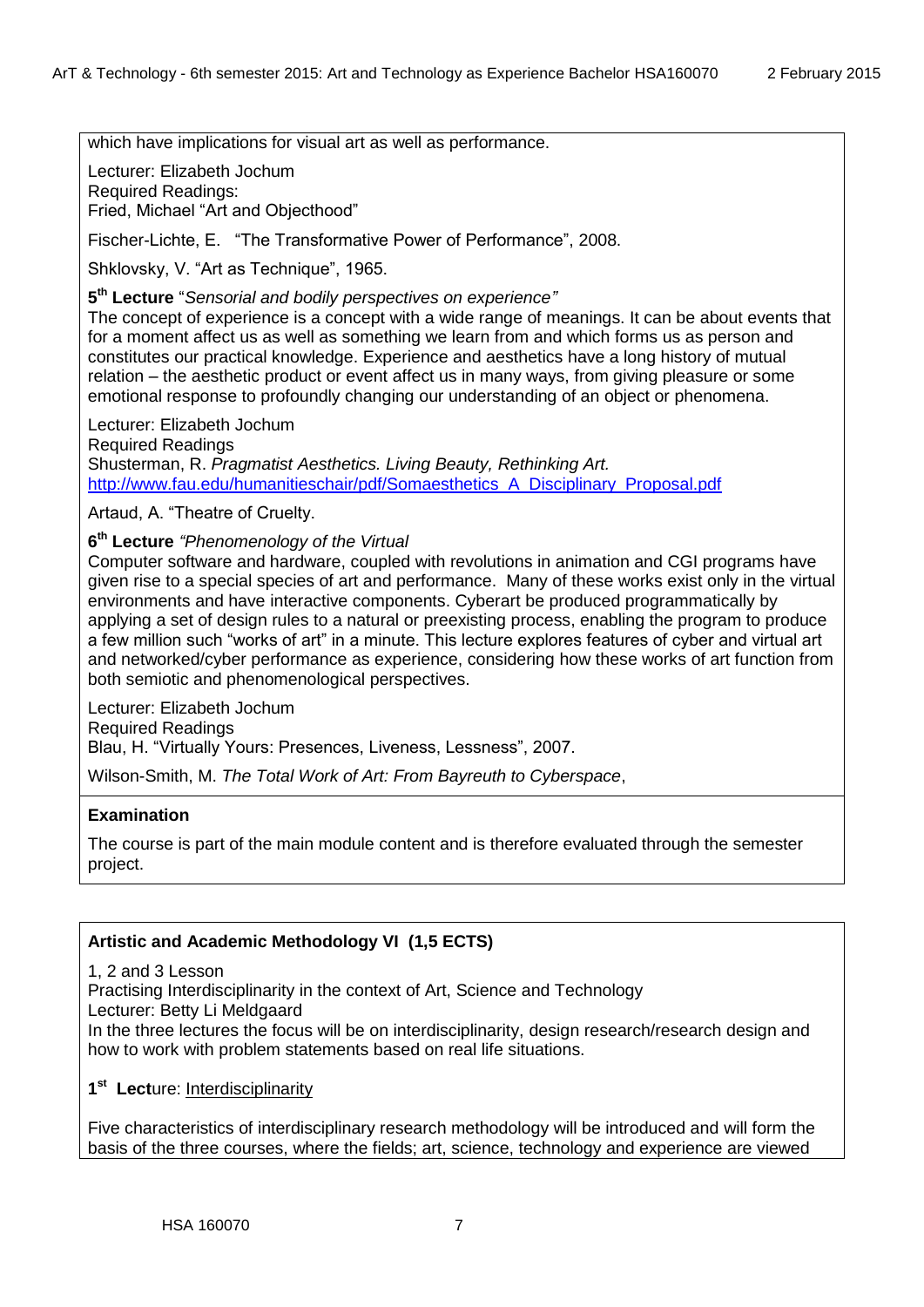from different research positions. Required reading: Weingart & Stehr (ed.)(2000). "Practising Interdisciplinarity". Toronto. University of Toronto Press.

2<sup>nd</sup> Lecture: Getting the problem statement right – research design/design research

This course will work towards a re-framing of "the problem statement" in the light of interdisciplinary methodologies, where the science of art and technology will be the focus in relation to experience, cultural and social aspects regarding artistically framed questions.

Required reading:

Vaus de, David, "Research design in social research", 2001, SAGE pub. Ltd. (in excepts TBA no later than 2 weeks before the course).

Links for examples and inspiration:

Writing in Art – <http://www.cgu.edu/pages/7483.asp>

Dr. Karen's (partial) rules for the Artist's Statement – [www.theprofessorisin/2015/01/20/dr-karens](http://www.theprofessorisin/2015/01/20/dr-karens-partial-rules-for-the-artists-statement)[partial-rules-for-the-artists-statement](http://www.theprofessorisin/2015/01/20/dr-karens-partial-rules-for-the-artists-statement)

# **3 rd Lecture**:

The course finally ties the mentioned approaches together in a practical approach to choices of method by presenting and discussing several creative methods for experimentation, the planning of research design and working with artistic and obstacle based problems and questions.

Required reading:

Listed literature:

Harrison, Beck & Tatar (2006). "It's just a method" – A Pedagogical Experiment in Interdisciplinary Design. DIS '06 Proceedings of the 6<sup>th</sup>. Conference on Designing Interactive Systems.

Biskiaer, Dalsgaard & Halskov, (2010), "Creativity methods in interaction design". Proceedings of the 1st DESIRE Network Conference on Creativity and Innovation in Design

**4 th Lecture** ―Interdisciplinary *Performance"*

Lecturer: Elizabeth Jochum

Performance Studies is an emergent academic field that considers performance in any of its various forms. "Performance" includes artistic and aesthetic performances (concerts, theatrical events, and performance art) as well as sporting events, social, political and religious events, public discourse, and components of identity which require someone to do, rather than just be, something. This lecture introduces the field of performance studies as an interdisciplinary field, drawing from theories of the performing arts, art history, anthropology, sociology, literary theory, and legal studies, as a frame for contextualizing and theorizing contemporary works and the students' own art practice.

Required Readings: H.T. Lehmann "Performance: A Field in Between" (pdf) Marvin Carlson "What is Performance?" (pdf) Roselee Goldberg "Performance Art" (pdf)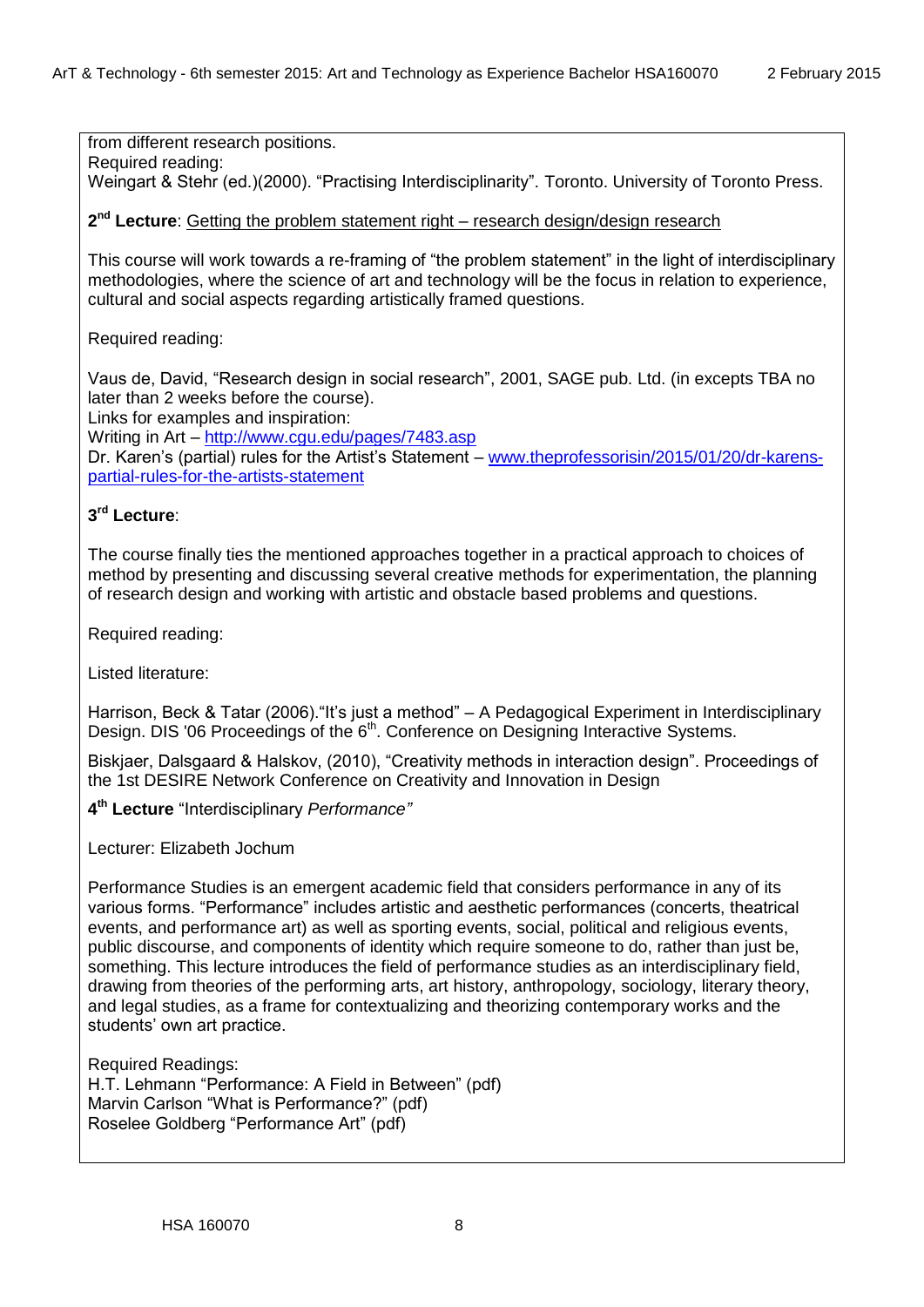5<sup>th</sup> Lecture: "Postdramatic Art"

Lecturer: Elizabeth Jochum

―Postdramatic‖ is an increasingly important notion since the publication of Hans-Thies Lehmann's *Postdramatic Theatre* (German 1999; English translation 2006). In theatre, the postdramatic emerged from a profound dissatisfaction with drama's two fundamental processes: the representation of the external world and the structuring of time. This lecture considers a wide range of contemporary theatrical forms, including devised work and live art by analyzing the relevant features of the postdramatic and how they have been applied by theatre, visual, and performance artists. We consider how the notion of the postdramatic has reconfigured and challenged the boundaries between visual art and performance.

In class, each group will research present on a postdramatic artist/performance/installation and uncover the artistic and theoretic methodologies that inform the practice.

# **Required Readings**:

Sections from Lehmann, H. *Postdramatic Theatre "Aspects"* (pdf) *"Panorama"* (pdf)

**6 th Lecture**: ―*Re-Thinking Liveness"*

Lecturer: Elizabeth Jochum

What does it mean for a performance to be live? What is the relationship between liveness and authenticity? In the digital age, technologies of reproduction alter our expectations, experiences, and methods of creating and evaluation interdisciplinary performances and interactive experiences. To what extent does the notion of liveness still matter?

# **Required Readings**:

Balme, Christopher. "Surrogate Stages: Theatre, Performance and the

Challenge of New Media." (pdf)

Phelan, Peggy. "The Ontology of Performance: Representation without Reproduction"

(In *Unmarked*) (AAU-Lib download).

Auslander, Philip. "Liveness. Performance and the anxiety of simulation" (pdf)

# **Examination**

The course is part of the main module content and is therefore evaluated through the semester project.

# **Performance Technology II (1 ECTS)**

This course is taught in collaboration with Programming IV.

The two courses overlap in content and assignments, in order to complement one reinforce the core principles of the semester theme.

Contemporary performances (theatre, dance, music, opera) incorporate an increasing level of reproductive and interactive technologies. Emerging technologies for video projection and computer vision play a central role in these performances. More than merely static backdrops,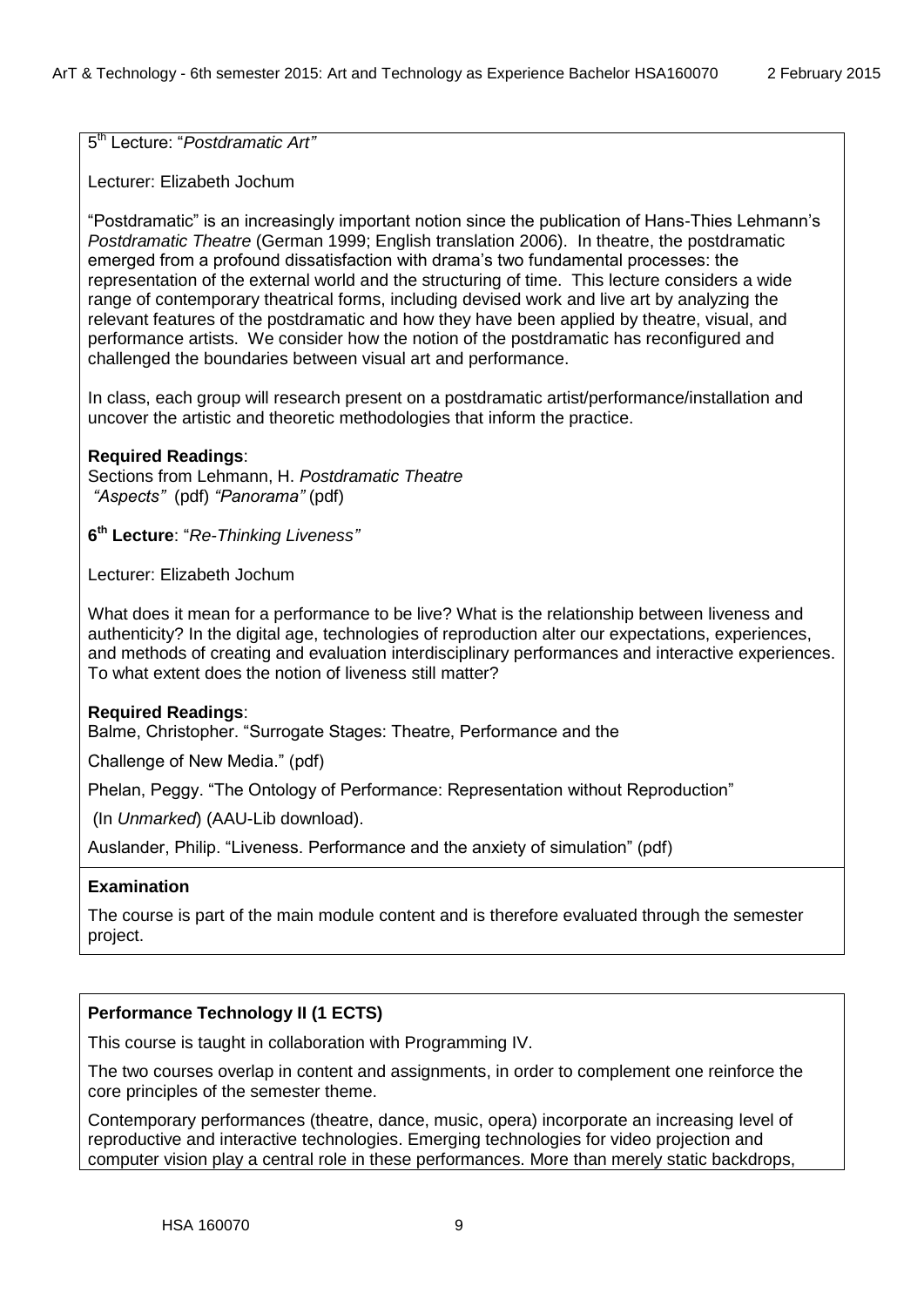interactive projections expand the possibilities and boundaries for scenic design and live performance. In particular, the field of dance has embraced emerging technologies in novel ways. Dancers can performance in front of many cameras at once, appear on multiple screens, or be wired to capture motion. Dancers can appear instantaneously on screens all over the globe, rechoreograph motions, or map their bodies into any simulated environment. These courses are combined to teach students about contemporary innovations in stage technologies and live performance, wit ha special emphasis on video projection and computer vision.

# **Objectives**

To gain a critical understanding of the history, aesthetics, and techniques of performance technology with a focus on computer vision.

To develop approaches to interface and system design for real-time and recorded video and performance

To develop creative approaches to expression in performance using video and computer vision tools

# **Features:**

- Workshop Oriented
- Three Topics: Tracking, Mapping, and Rendering
- Special focus on dance, kinesics, kinaesthetics, video, motion capture,
- Aesthetic and theoretical topics alongside case studies will be explored in Performance Technology II; programming, methods, and tools to combine video projection with computer vision tools in live performances (OpenCV, Processing, Kinect, etc.).

# **Lesson 1: "Kinesics and Kinesthetics I"**

# **Lecturer:** Elizabeth Jochum

This lecture considers the subject of kinesics: the generation and interpretation of non-verbal behavior expressed as movement of the body. Artistic choreography (found in theatre, dance, mime, and puppetry) relies on kinesics to generate expressive movement that conveys meaning and information, resulting in a unique aesthetics of movement. We will look at examples from modern and contemporary dance that combine digital technologies—including software tools and motion capture systems—with hardware to generate technologically-enhanced kinesthetics. Examples include Merce Cunningham (Lifeforms, BIPED); Recoil Performance Group; Troika Ranch; Johannes Birringer; and Ken Goldberg's *Ballet Mori*.

# **Required Reading***:*

Foster, S. "Kinesthetic Empathies and the Politics of Compassion" (*Critical Theory and Performance*) pp 245-257 (AUB-Online)

Salter, C. *Entangled*, 2010. "Bodies" (pp. x-242) (pdf)

**Lesson 2: "Kinesics and Kinesthetics II"** 

**Lecturer:** Elizabeth Jochum

This lecture continues the study of kinesics and choreography. We will look at examples from contemporary artists working in dance, with a special focus on motion libraries, animation tools, and choreographic platforms and approaches. Artists and works include: Stalker Theatre (*Encoded*), Chunky Moves.

# **Required Reading***:*

―Keeping Research in Tune with Practice‖ [Andrew Johnston](http://link.springer.com/search?facet-author=%22Andrew+Johnston%22) (in *Interactive Experience in the Digital*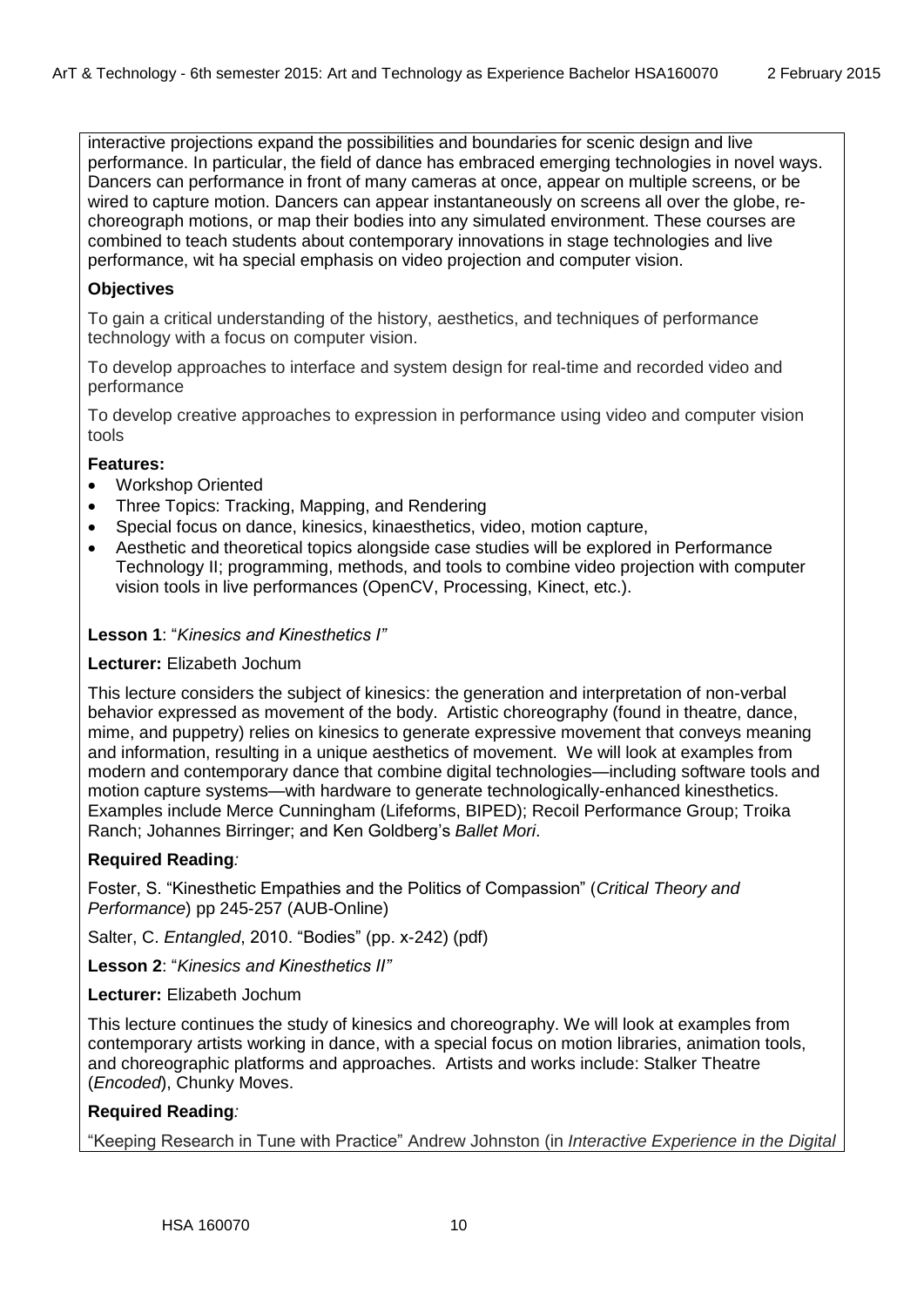# *Age*).

Salter, C. *Entangled*, 2010. "Bodies" (pp. 243-end)

**Lesson 3: "Bodies on Stage: Acting and Dance Confronted by Technology"** 

**Lecturer:** Elizabeth Jochum

This course considers dramaturgy of the posthuman: How does technology impinge upon, undermine and reconstruct imaginative constructions of human bodies and their engagement with the environment? This course considers the views of scholars and artists working at the vanguard of this area in performance studies, including Louis-Philippe Demers, Jennifer Parker-Starbuck, and Cody Poulton. We explore the need to redefine the nature of the actor and subject, both in performance and "real life."

# **Required Readings**:

*Cyborg Theatre: Corporeal/Technological Intersections in Multimedia Performance* by J. Parker-Starbuck (pdf)

*How we became posthuman: virtual bodies in cybernetics, literature, and informatics* by N. Katherine Hayles. (pdf)

Lesson 4: "Dancers, Puppets, and Robots"

**Lecturer:** Elizabeth Jochum

This course uses a lecture/demonstration format to introduce the Pygmalion Project, a research project by Northwestern University (NU-USA), Georgia Institute of Technology (GATECH-USA), and Disney Research to develop a platform for robotic marionettes. The lecture includes a demonstration of original software written for Microsoft Kinect that generates puppet choreography based on human motion capture data and a corresponding hardware platform for generating automated performances. Students will be asked to generate idea concerning how to this technology might be applied to art practice, "Edutainment" robotics, or other research areas.

# **Required Readings***:*

Jochum and Murphey "Programming Play". (pdf)

―Control and Art‖ (multiple authors), Springer (pdf)

# **Examination**

Performance Technology II and Programming IV are part of the main module and will be evaluated through the semester project.

# **Programming IV (1 ECTS)**

# **Course Description**

The purpose of this course is to introduce techniques in image and video processing that can be used in programming real-time interactive systems. Specifically, the course will focus on the mapping of visual information into artistic representations. The course will be workshop based where students will be introduced to a topic and then work in small groups on a related exercise. The course is meant to complement Performance Technologies II in providing basic knowledge about programming performance-based and interactive artworks.

The primary tool used for the course will be the OpenCV computer vision library (http://opencv.org). The main sources of information will be the following as they are the most upto-date:

"OpenCV API Reference", http://docs.opencv.org/modules/refman.html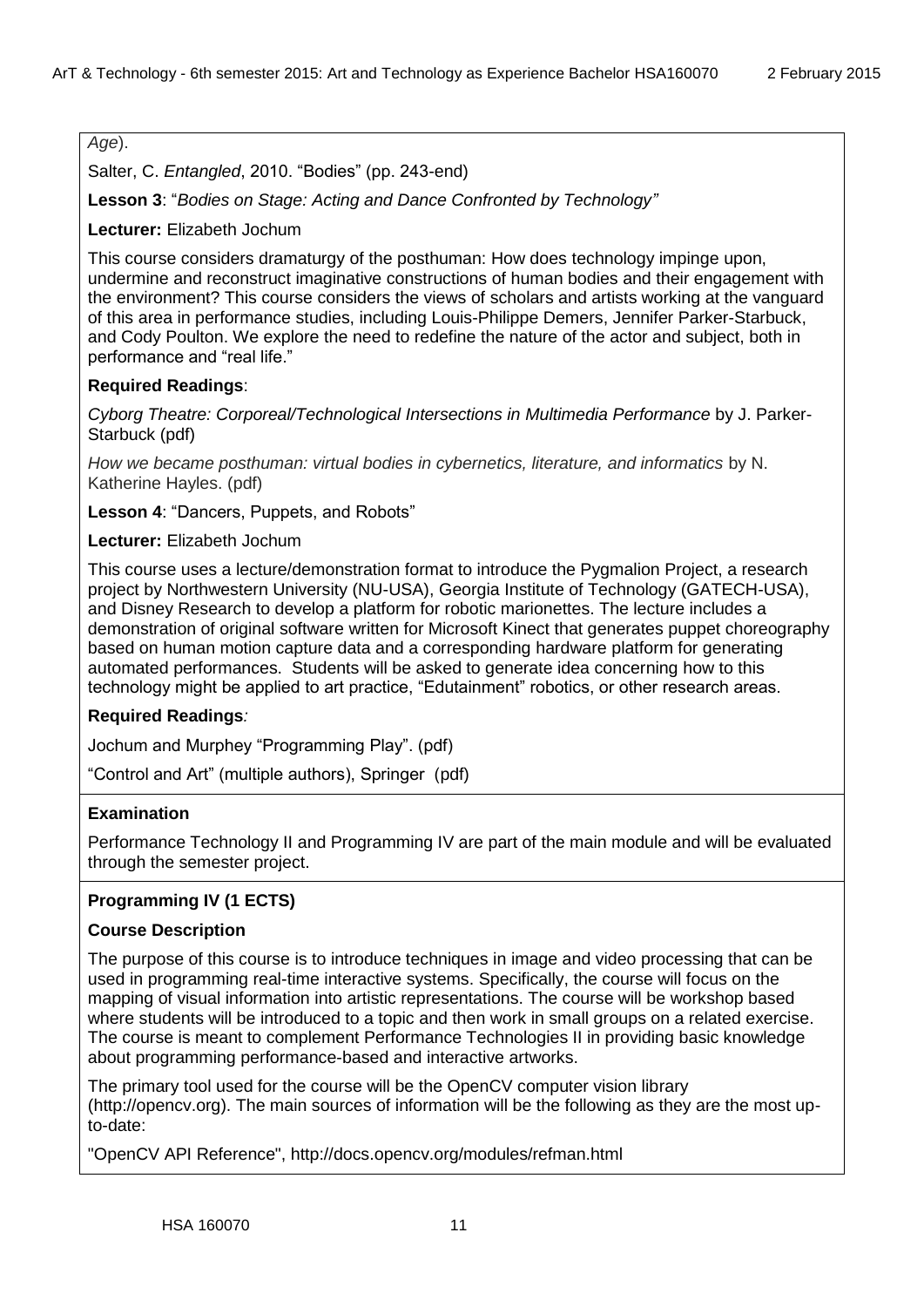"OpenCV Tutorials", http://docs.opencv.org/doc/tutorials/tutorials.html

# **Lessons**

# **(1) Image Processing**

Basic ways of manipulating images including blur, edge detection, other convolution-based filters, and median filtering.

Lecturer: Lance Putnam

Literature:

Smith, S. W. (2011). "The Scientist and Engineer's Guide to

Digital Signal Processing", Chapter 23: Image Formation & Display: Digital Image Structure, http://www.dspguide.com/ch23/1.htm.

Smith, S. W. (2011). "The Scientist and Engineer's Guide to

Digital Signal Processing", Chapter 24: Linear Image Processing: 3x3 Edge Modification, http://www.dspguide.com/ch24/2.htm.

Reference:

http://docs.opencv.org/modules/imgproc/doc/filtering.html

http://docs.opencv.org/doc/tutorials/imgproc/erosion\_dilatation/erosion\_dilatation.html

http://www.imagemagick.org/Usage/convolve/

# **(2) Video Capture**

Displaying video from files and cameras. Time-based video effects including feedback and motion detection.

Lecturer: Lance Putnam

# **(3) Optical Flow**

Estimation of apparent motion in visual scenes using optical flow.

Lecturer: Lance Putnam

Literature:

"Optical flow - Wikipedia, the free encyclopedia", http://en.wikipedia.org/wiki/Optical\_flow

Further study:

Shah, M. 2012. "UCF Computer Vision Video Lectures 2012: Lecture 6 - Optical Flow", https://www.youtube.com/watch?v=5VyLAH8BhF8

https://www.youtube.com/watch?v=TbJrc6QCeU0

https://www.youtube.com/watch?v=JlLkkom6tWw

# **(4) Blob Detection**

Identifying regions of similarity using blob detection.

Lecturer: Lance Putnam

Reference:

http://docs.opencv.org/modules/features2d/doc/common\_interfaces\_of\_feature\_detectors.html#sim pleblobdetector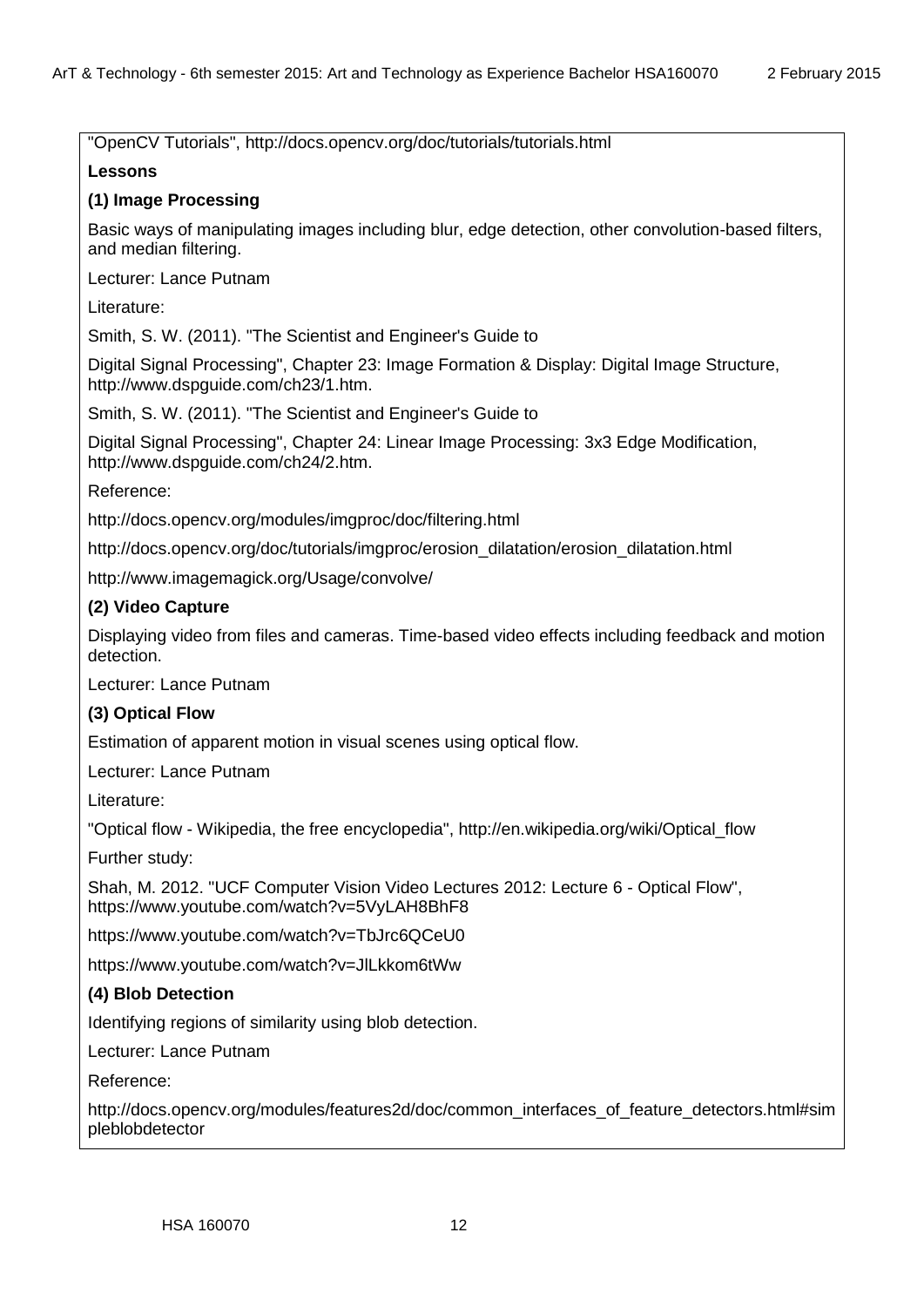Further study:

"Blob Detection", http://www.labbookpages.co.uk/software/imgProc/blobDetection.html

"ACCESS - an interactive art installation by Marie Sester", https://www.youtube.com/watch?v=678EaXPekFo

*Programming IV is part of the main module and will be evaluated through the semester project*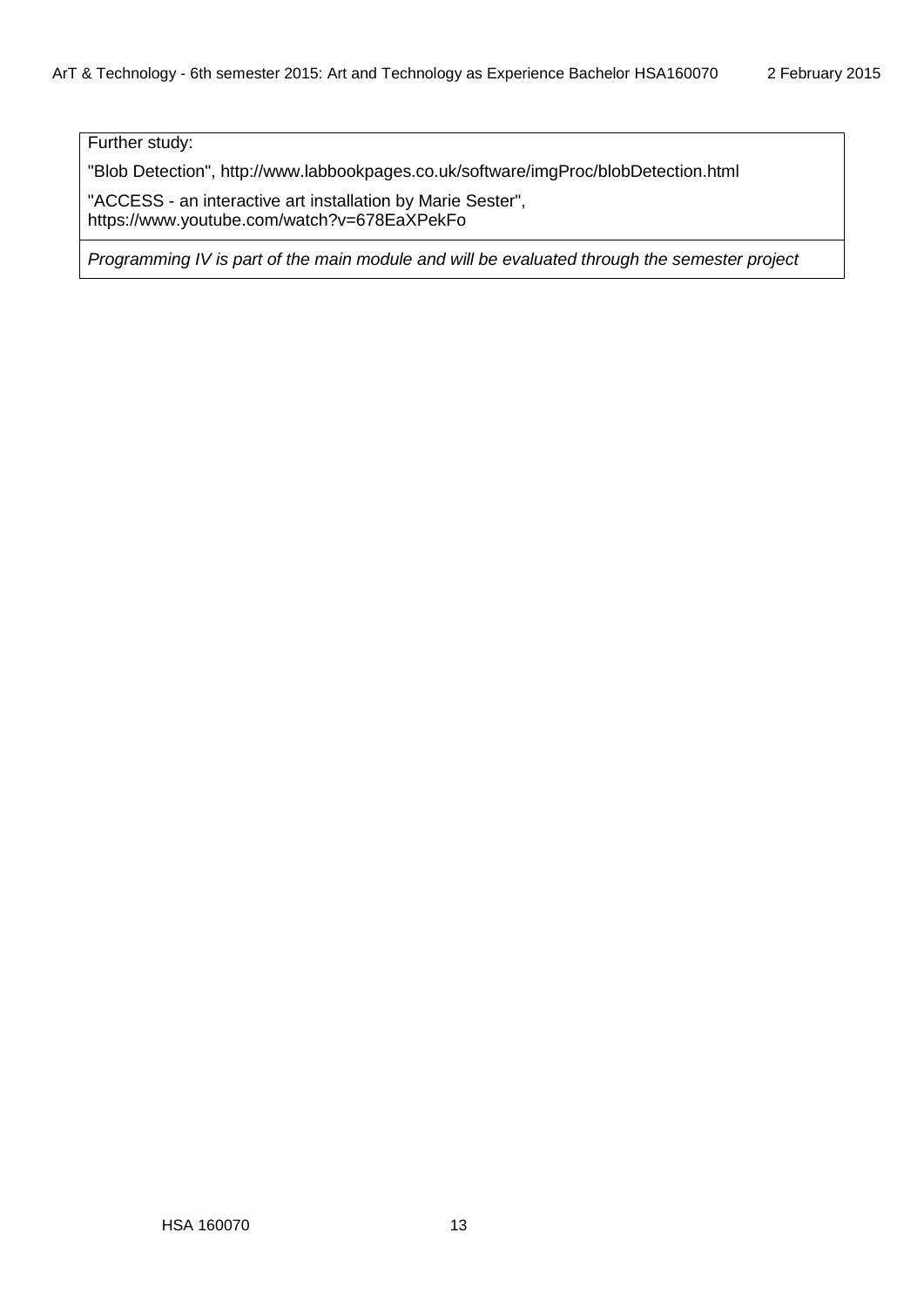# **Module 29 - Art & Technology Entrepreneurship (3 ECTS projects + 2 ECTS course) 5 ECTS**

Oplevelsesteknologi og entreprenørskab (5 ECTS)

Activity Code HSA660028D

# **Location**

*6 th semester*

# **Module coordinator**

Betty Li Meldgaard

# **Type and language**

Lectures and workshop with individual or group work in relation to course and seminar activities.

The course is in English.

# **Objectives**

The module introduces entrepreneurship and marketing of art and technology products as an integrated design feature. On the basis of different theoretical positions, the module presents various marketing and strategic design methods and evaluation methods. The module entails analysis of the relationship between art and technology products, their contexts, and various marketing strategies with the view to create suitable entrepreneurial strategies for art and technology products.

# Basic **knowledge** about

- theories on strategic communication and marketing of experience products
- methods of analysis and interpretation of well-known marketing practices in a given commercial context

# **Skills** in

- applying methods of entrepreneurship and marketing practices in a given commercial context
- analyzing and identifying possible markets and consumer and target groups

# **Competencies** in

- applying acquired knowledge about marketing and entrepreneurship to existing and future projects within the field of Art &Technology.
- constructing synergy between marketing, entrepreneurship and artistic artefacts

# **Academic content and conjunction with other modules/semesters**

The module consist of two parts: A workshop (Entrepreneurship) and 2 lectures (Strategic Communication)

1) **Entrepreneurship**/ Claus Rosenstand and Martin Miehe-Renard.

This part of the course will be a three day intensive reflection in action workshop staged as a role play game; ending with a student presentation of an entrepreneurial business case. Because of the genuine business structure in the field with many small and medium size companies not covering the full value chain from idea over product to consumption, the students will be divided into teams, which as in real life has to cooperate and compete at the same time; while they manage their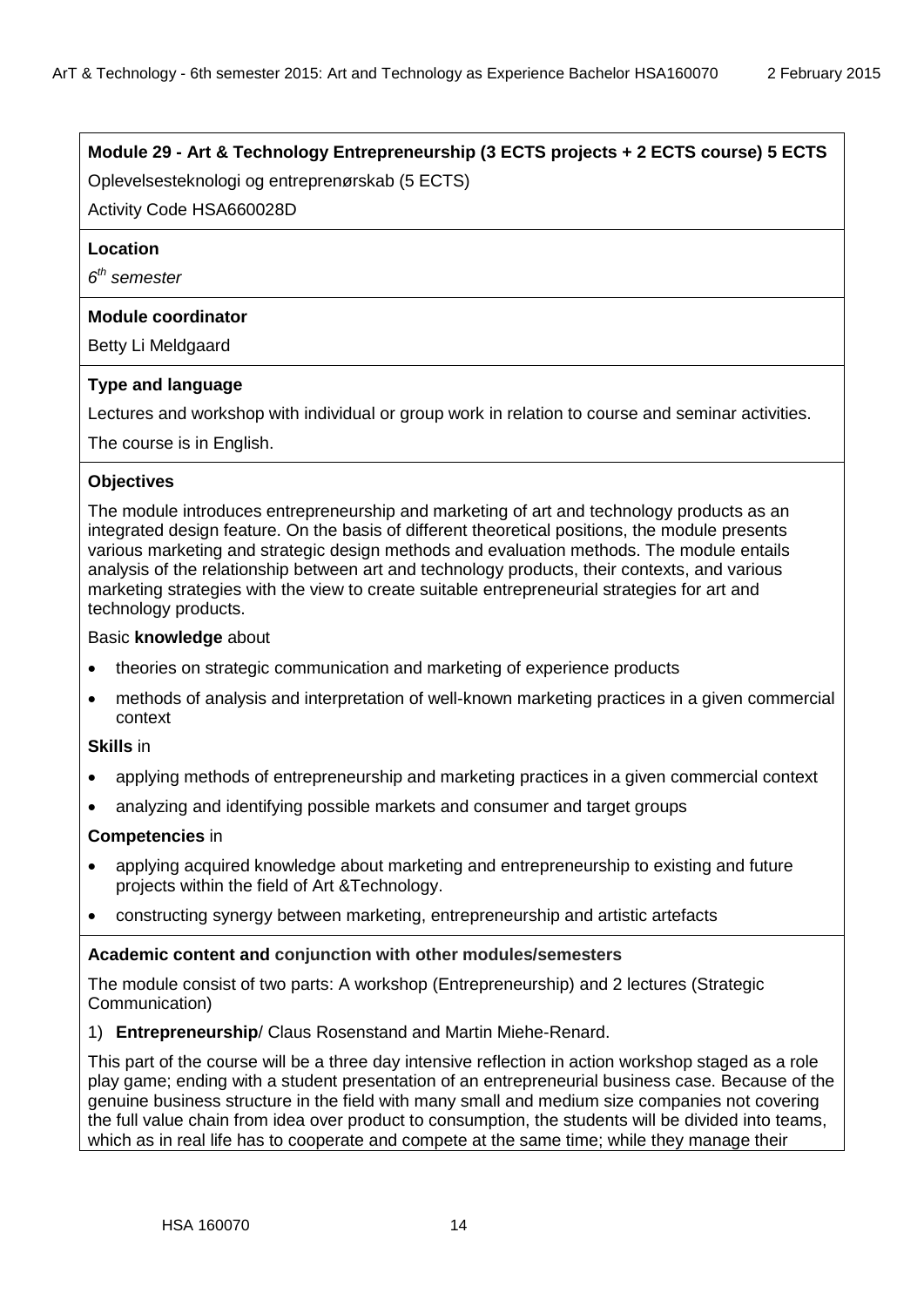# resources.

Through the workshop there will be time-outs, where there will be reflection on action. In theses time-outs relevant business cases from real life and theory on innovation, entrepreneurship, and creation cycle will be presented and discussed.

Literature: TBA

# 2) **Communication Strategies – Cross-media** / Betty Li Meldgaard

# Lectures 1 and 2

Strategic communication in the digital age requires flexible strategies in relation to cross-media advertising and communication across platforms. The lectures will focus on the combined use of materials for communication from print to social media and evaluate the various strategies in relation to multimodal communication, cross-platform strategies (pros and cons) and work towards a practical synthesis of "getting the communication right".

Literature: TBA

# **The module is completed with:**

# **Examination 21**

Evaluation: pass/fail. One examiner evaluates the assignment. In case of a Fail grade, an external examiner will also evaluate the assignment.

Substitution: the examination form c) may be substituted by satisfactory and active participation in courses, i.e. 80% presence and submission of all assignments set during the course.

**80% participation will be chosen as the examination form. In order to pass the course students have to partake in the workshop and lectures by attending and fulfilling the assignments. If students do not pass on the attendance requirement a written assignment will be given based on a case and texts for analysis.**

# **Lecturer:**

Betty Li Meldgaard

# **Workshop holders**:

Associate Professor, Ph.D Claus A. Foss Rosenstand. Claus has been teaching and researching in innovation and entrepreneurship for more than 10 years; and he has a special focus on digital media creation. Moreover he is a parallel entrepreneur, and he has been involved in many startups.

Storyteller Martin Mie-Reheard. Martin has worked in the creative industry of art for many years. He has worked with books, computer games, theatre, television, movies, cross-media etc. Moreover he is also a parallel entrepreneur, and he has been involved in many start-ups.

# **Prerequisites for participation**

*The student must be on the 6th semester of the bachelorprogramme in Art & Technology.*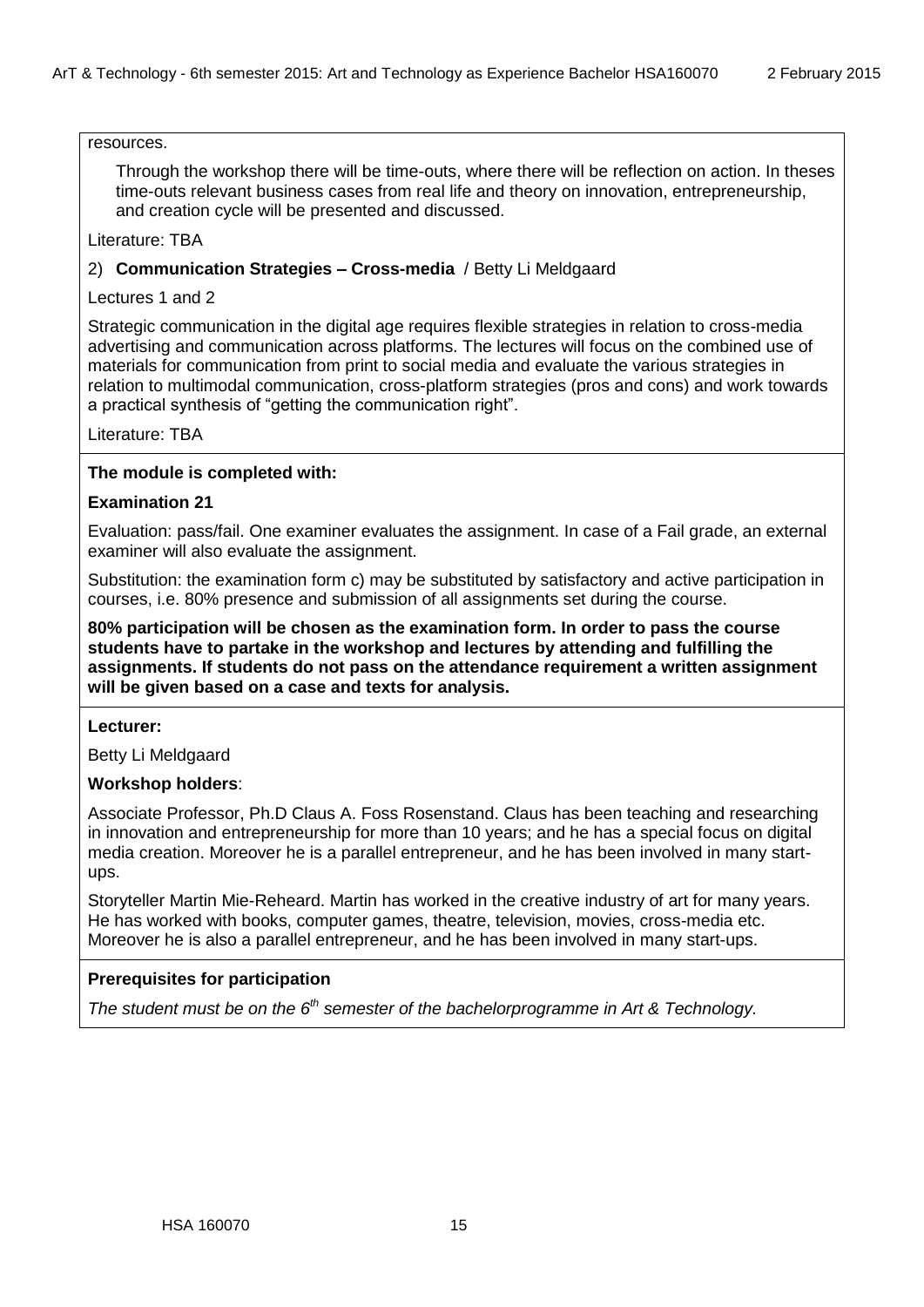# **Module 20 - Play and Event (elective) (2 ECTS lecture – 3 ECTS supervision and student work) 5 ECTS**

Play and Event (Valgfag) 5 ECTS

*Activity Code: HSAVB0031D*

#### **Location**

*6 th semester*

#### **Module coordinator**

*Betty Li Meldgaard*

*Ståle Stenslie*

#### **Type and language**

*Elective*

*Language: English*

# **Objectives**

During this module, students should acquire:

# basic **knowledge**

about

- basic theories and dramaturgies of play-based design and events
- various mobile technologies and their usage in ludic artefacts and events

#### **skills**

in

- creating and describing concepts of play-based artefacts and events
- using and employing mobile technologies

#### **competencies** in

- designing, implementing, and reflecting on ludic artefacts and events
- applying ludic strategies to other fields

The module is completed with:

# **Examination 20**

An internal written examination in **Module 20 "Play and Event (Elective)".**

Form of examination: c)

The examination is a free assignment, which is evaluated by one examiner and awarded a pass/fail grade.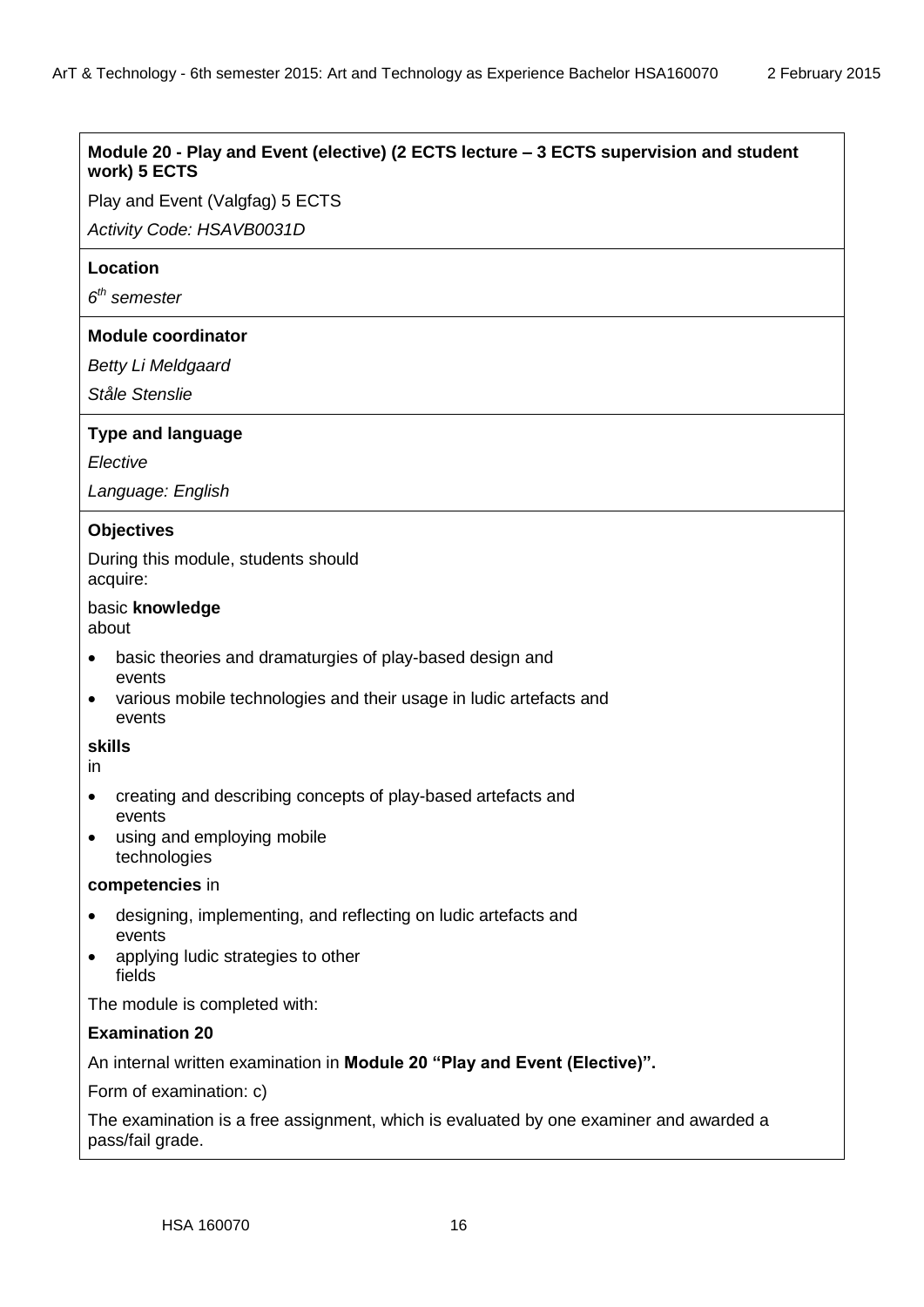For the examination, students are required to produce a play-based artefact or event and hand-in a reflective report, which must not exceed 10 pages.

Evaluation: pass/fail. One examiner evaluates the assignment. In case of a Fail grade, an additional examiner will also evaluate the assignment.

Substitution: the examination may be substituted by satisfactory and active participation in courses, i.e. 80% presence and submission of all assignments set during the course.

# Credits: 5 ECTS

The examination should demonstrate that the student has fulfilled the objectives outlined above.

#### **Academic content and conjunction with other modules/semesters**

The purpose of the module is to give an introduction to various theoretical positions within game research in order for students to get thorough knowledge about the field.

Further it is the purpose of the module, through lectures and workshops to enhance student's competences in the design of ludic artifacts in relation to artistic events.

The module re-frames art works by applying ludological strategies to artistic interventions and interactivity with the purpose of expanding notions about interaction, participation and cocreation in relation to the immersive aspects of ludic experiences. The course plays into the general approach on the main module to improve and enhance students knowledge about art works as playable artifacts, audience experience and the relation between objective ludic mechanics and theoretical positions regarding ludic experiences.

# **Studying Interactive Digital Games I &II**

**Lecturer:** Betty Li Meldgaard

# **Lectures 1, 2, 3 and 4**

The first four lectures are given consecutively, in order to concentrate the focus on researching digital interactive games

Studying interactive digital games is a somewhat new endeavor and dates back, according to

Espen Aarseth (gamestudies.org) to 2001, that is, officially. In the short span of time, game studies have taken numerous theoretical and thematically turns, which will be presented during the lectures. The first lectures will therefore look at the ludological turn, the spatial turn, the cognitive/emotional turn and eventually incorporate a perceptual approach. The purpose of the first lectures is to give the students a basic understanding of the theoretical approaches within ―state of the art‖ game research. This part will form a foundational understanding of games and ludic artifacts, the interactive mechanics and the correlation between ludic and narrative means of engagement.

Literature:

Aarseth, E., "Computer Game Studies, Year One"  <http://www.gamestudies.org/0101/editorial.html>

Eskelinen, M., "The Gaming Situation" - <http://www.gamestudies.org/0101/eskelinen/>

Güntzel, S., "The Space Image", Conf. Proc. Philosophy of Computer Games, 2008, DigaRec Series

Grodal, T., ―Stories for Eyes, Ears and Muscles: Video Games, Media and Embodied

Experiences" in "Video Game Theory Reader", Routledge 2003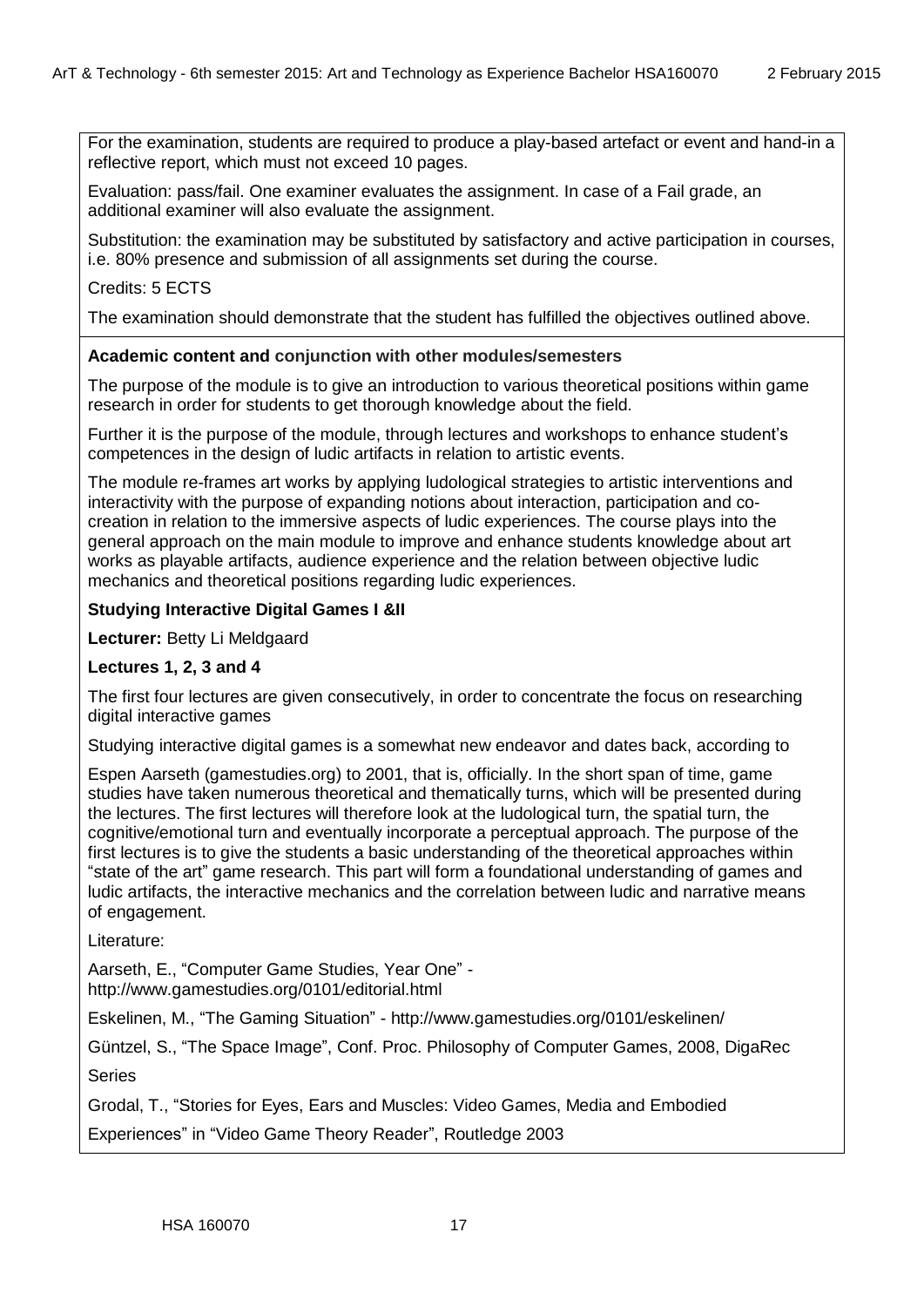# **Lecture 5**

# **The Physical and Virtual Interface**

# **Lecturer:** Betty Li Meldgaard

This lecture will look at the various interfaces involved, with a main focus on the physical means of control and the virtual effects. Playing games or participating in ludic events, involves physical as well as cognitive/perceptual/emotional engagement. In this lecture we will look at various types of interfaces and the lecture will offer proposals on how to work theoretically with the diversity/mutuality of physical vs. virtual. The purpose of this lecture is to extrapolate the various levels of interaction involved in ludic design and how they can be approached theoreticallyand applied practically.

Literature:

Juul, Jesper, "A casual Revolution: Reinventing Video Games and their Players", (in excerpts regarding mimetic interfaces and the means of control (Kinect, Wii)), 2010, MIT Press.

Clark, A., "Re-Inventing Ourselves: The Plasticity of Embodiment, sensing and Mind", Journal of Medicine and Philosophy, 32:263 – 282, Taylor and Francis Group, 2007

# **Lecture 6**

# **Playable Artifacts – Beyond "Gameness"**

# **Lecturer:** Betty Li Meldgaard

This lecture will broaden the "traditional" concepts of games and look at various types of playable artifacts. The lecture will offer a critical discussion of the approaches seen so far in games studies and point to future and more artistic approaches to game design and game theory. The ludological approach, as presented in the first lectures, may be a constraining approach if more artistic means/expressions and game play solutions are applied to playable artifacts.

Literature:

Leino, O., "Death Loop as a Feature".

[http://gamestudies.org/1202/articles/death\\_loop\\_as\\_a\\_feature](http://gamestudies.org/1202/articles/death_loop_as_a_feature)

Weibel, P., in "Future Cinema: The Cinematic Imagenary after Film. (Electronic Culture: History, Theory, and Practice)", 2003, MIT Press

Supplementary Litterature:

Manovich, L. "The Language of New Media", MIT Press, 2002

―Video Game Theory Reader 1‖, ed. Wolf and Perron, 2003, Routledge

―Video Game Theory Reader 2‖, ed. Wolf and Perron, 2009, Routledge

# **Scope and expected performance**

It is expected that students participate in the assignments given, which will be related to the main semester project.

#### **Examination:**

**Satisfactory and active participation in courses i.e.80 % presence and submission of all assignments set during the course. Pass/Fail. If students do not fulfil the above requirements a substitute written assignment will be given.**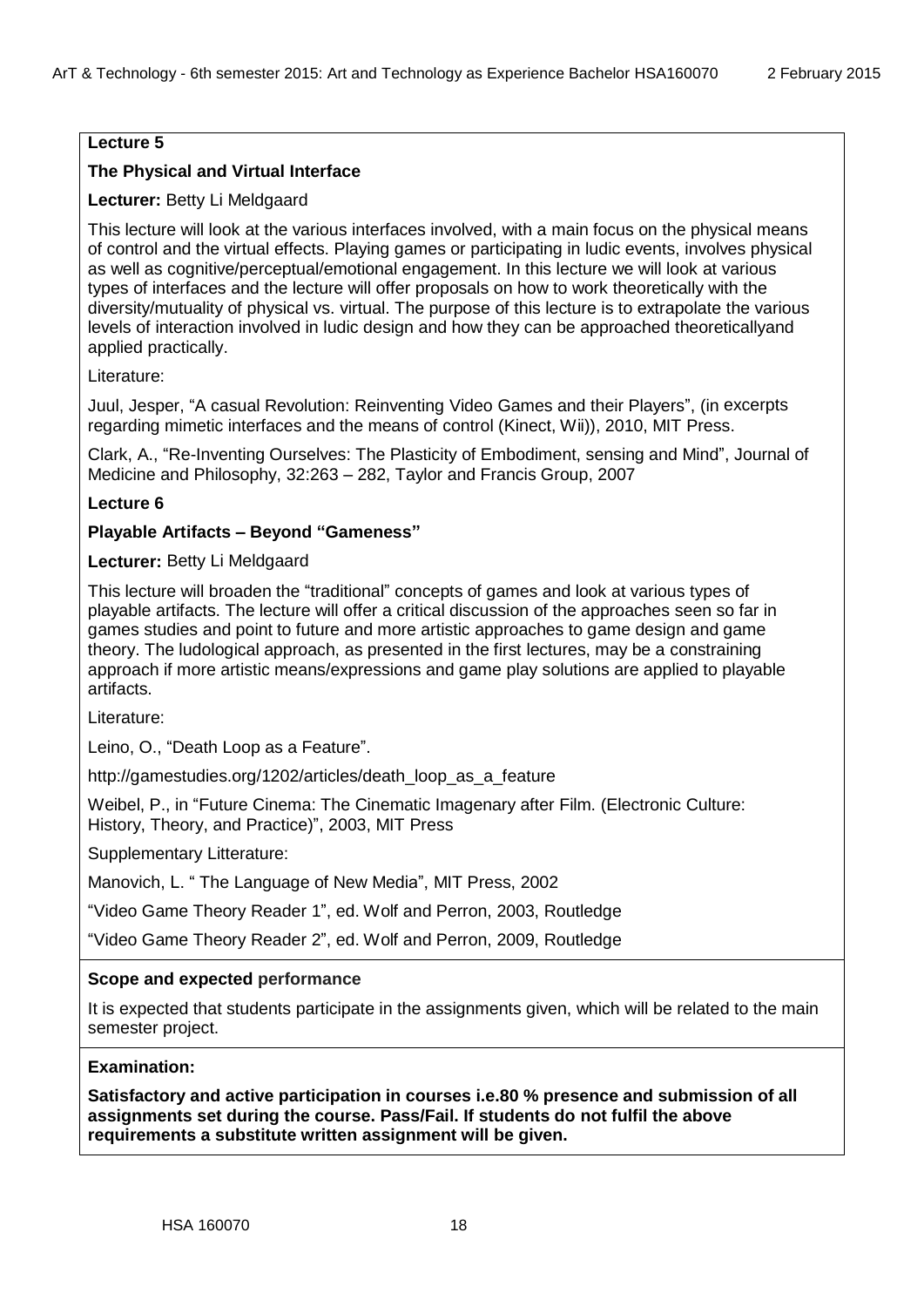# **Prerequisites for participation**

|                             | <b>Mobile Technologies</b>                                                                                                                                                                                                                                                                                                                                                                                                           |  |
|-----------------------------|--------------------------------------------------------------------------------------------------------------------------------------------------------------------------------------------------------------------------------------------------------------------------------------------------------------------------------------------------------------------------------------------------------------------------------------|--|
| Secretary:                  | Anne Nielsen                                                                                                                                                                                                                                                                                                                                                                                                                         |  |
| Responsible<br>Coordinator: | Betty Li Malvang Meldgaard                                                                                                                                                                                                                                                                                                                                                                                                           |  |
| Lecturers:                  | Ståle Stenslie                                                                                                                                                                                                                                                                                                                                                                                                                       |  |
| Purpose and<br>goals:       | The course explores mobile technologies through a practice based approach.<br>The students will create augmented reality (AR) applications involving interactive<br>images, video and sound. The learning goals are to acquire a basic<br>understanding of AR, its applications, tools & approaches. Students will get<br>knowledge and hands-on skills on how to construct AR projects and how to<br>make 'invisible' data visible. |  |
| Examination:                | This course is assessed as part of the examination in module 20                                                                                                                                                                                                                                                                                                                                                                      |  |

| Title 1:     | Introduction to AR concepts, methods and techniques                                                                                                                               |
|--------------|-----------------------------------------------------------------------------------------------------------------------------------------------------------------------------------|
| Lecturer:    | Ståle Stenslie                                                                                                                                                                    |
| Content:     | The lecture will introduce various AR concepts, methods and techniques,<br>followed by a rapid prototype workshop on the basis of Aurasma.com and its<br>applets for smartphones. |
| Assignments: | Apply one or more images of your choice to an Aurasma demo                                                                                                                        |
| Literature:  | Kipper G., Rampolla J. (2012) Augmented Reality: An Emerging Technologies<br>Guide to AR. Elsevier.<br>http://www.aurasma.com, www.buildar.com                                    |

| Title 2:     | Dissemination: how to present, exhibit and promote AR projects                                                                                                                                    |
|--------------|---------------------------------------------------------------------------------------------------------------------------------------------------------------------------------------------------|
| Lecturer:    | Ståle Stenslie                                                                                                                                                                                    |
| Content:     | Once an AR application has been built, how do you present it for a wider<br>audience? The lecture will discuss how AR projects can attract attention in real<br>life despite its virtual content. |
| Assignments: | Present your prototype AR application/concept to class                                                                                                                                            |